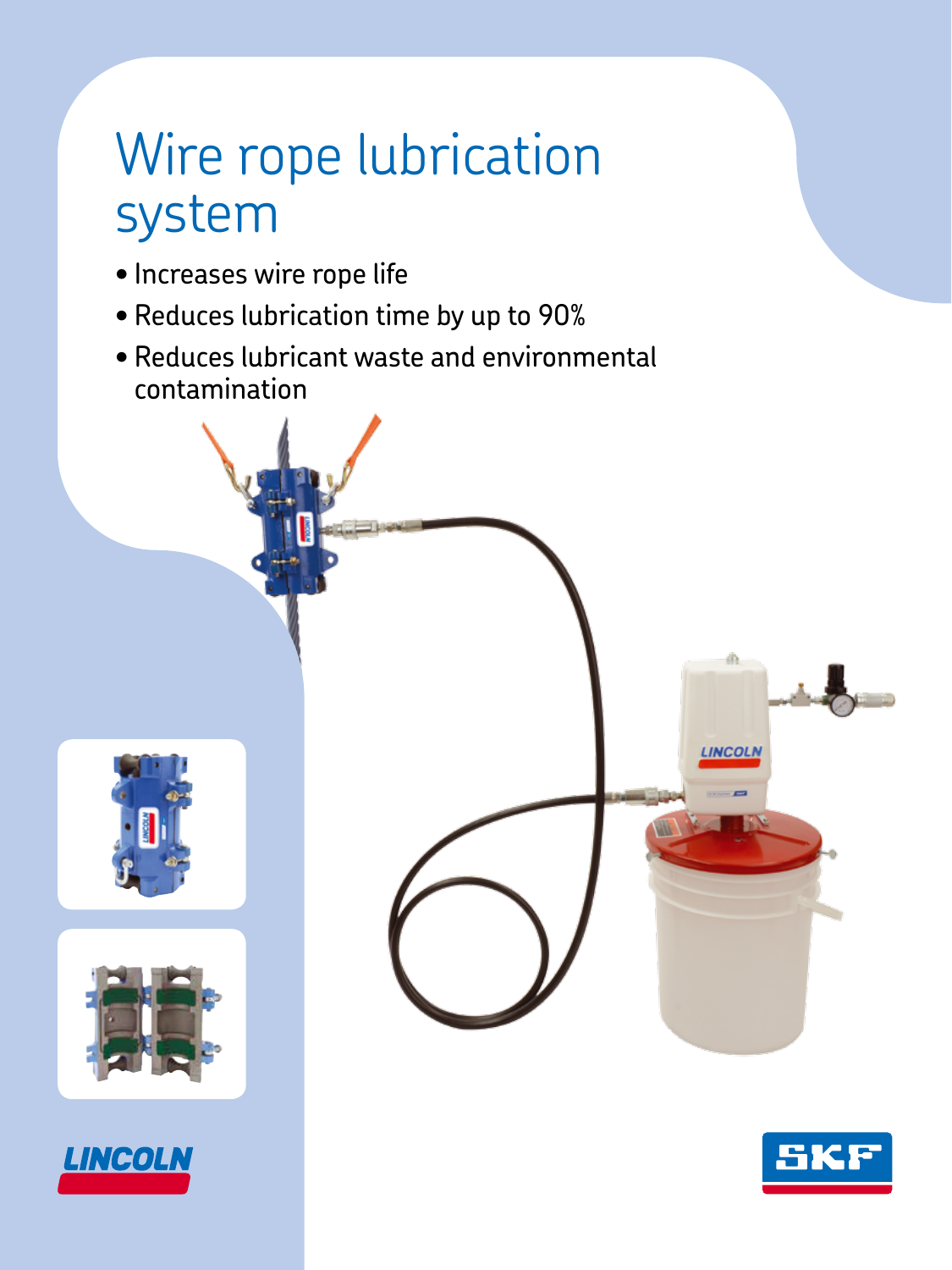## Importance of lubrication

The use of lubricant on a steel wire rope considerably reduces friction and, as a result, it minimizes the following two related factors:

- Abrasion on the wire rope
- Heat generation

Developed as a service tool, the Lincoln wire rope lubricator is attached periodically to equipment on a monthly, quarterly or other cycle to lubricate wire ropes.

## Benefits of wire rope lubrication

The life cycle of a steel wire rope that has been periodically lubricated is approximately six to eight times longer than a wire rope that has not been lubricated.

Also, lubricating a wire rope while in service helps to prevent corrosion of the wires. Corrosion can be internal and external, and it often is caused by acids, alkaline waters, salt air, humidity, fumes, and abrasive and industrial environments, in general.

#### **Lubrication of wire rope:**

- Reduces friction
- Protects against corrosion
- Enables lubricant to adhere to each wire and penetrate to the core for long-lasting protection



**2**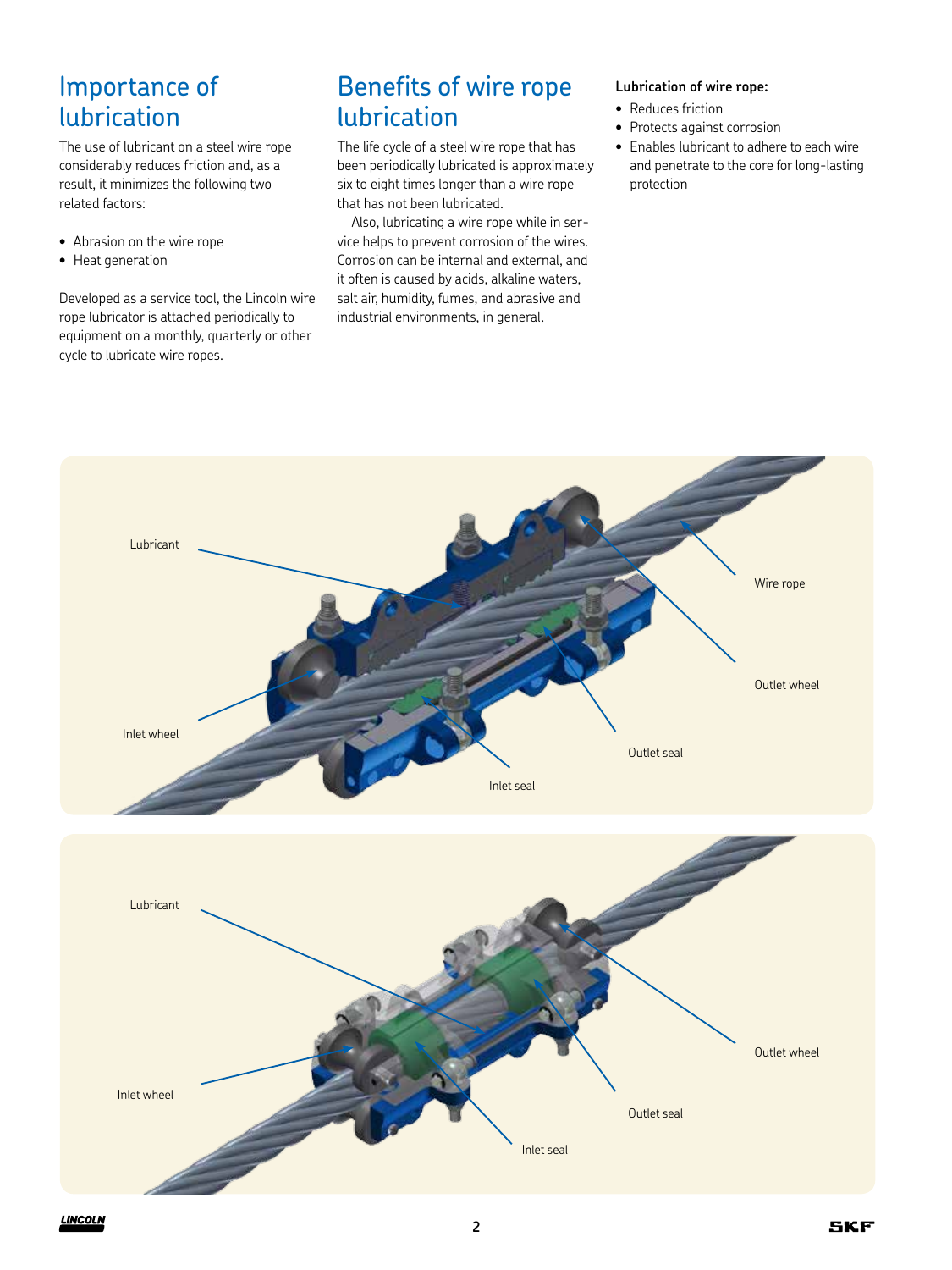

The Lincoln wire rope lubrication system eliminates manual lubrication and, in turn, yields improved results. This reliable tool forces lubricant into the wire rope core to reduce friction and heat generation for longer service life.

The wire rope lubrication system applies the right amount of lubricant, distributes it evenly and eliminates over-lubrication waste.

#### **Advantages:**

- Fast and efficient reduces lubrication time by up to 90% vs. manual lubrication
- Increase operator safety
- Easy to use with any wire rope up to 2 in. *(52 mm)*
- Helps to prevent corrosion
- Protects the wire ropes
- Penetrates the wire rope core
- Reduces waste and contamination
- Robust design for harsh environments

#### **Applications:**

- Traveling cranes
- Wharf cranes
- Ship cranes
- Deck winches
- Ship hoists
- Wire ropes for ROVs (remote-operated vehicles)
- Winding machines in mines
- Mobile cranes
- Oil and gas rigs
- Chains and ropes





*Newly installed wire rope lubricator on wire rope previously lubricated manually. Note: Even, clean penetrating distribution vs. uneven, messy coverage from previous method.*